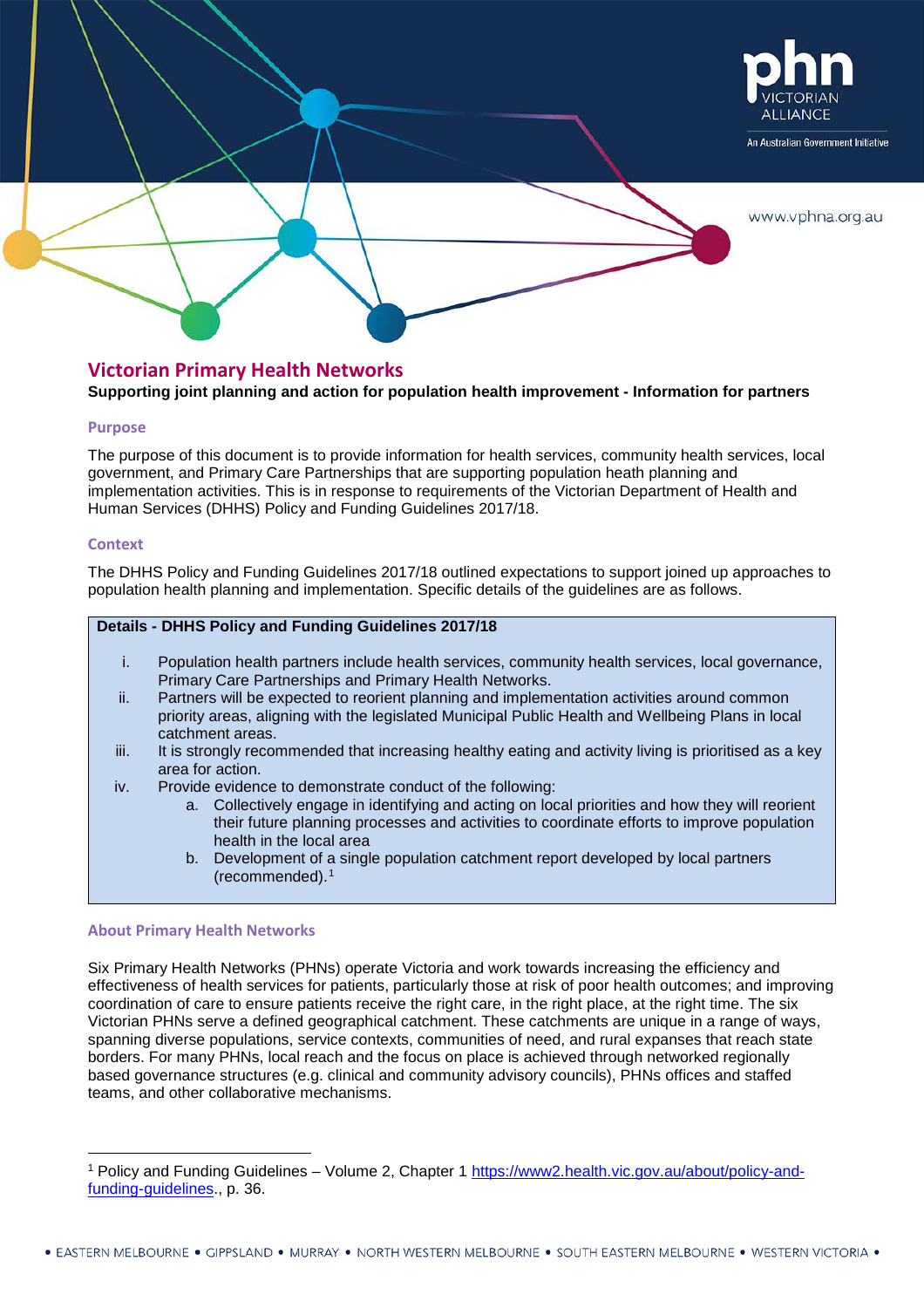

## **PHN as commissioners – Role in population health planning and implementation**

Primary Health Networks currently work across population catchments to understand and respond to local needs. This involves:

- examination of the health and social needs of local communities
- development of better practice models of care to guide commissioning
- supporting the primary care workforce, with a focus on quality and improvement
- facilitating health system integration among professionals, organisations, and sectors.

In line with this, the PHNs develop and maintain a Health Needs Assessment (i.e. population profiles covering health and social care needs) for the local population catchment. The Health Needs Assessment draws on a range of quantitative and qualitative evidence (e.g. health datasets, service data, and consultation insights). The Health Needs Assessment informs the development of PHN Activity Work Plans that are generally prepared and finalised in the third quarter of a given financial year (i.e. March-May of a calendar year). The Activity Work Plans highlight the priorities identified and the PHN activities planned.

Considering PHN boundaries, the six PHNs will inevitably collaborate with a number of partners to undertake population health planning and implementation efforts.

To support partners in formulating a plan of action in response to DHHS Policy and Funding Guidelines 2017/18, the PHNs would like to outline the following:

| People                                                                                                                                                                                                                                                                                                                                                                             | Process                                                                                                                                                                                                                                                                                                                                                                                        | <b>Systems</b>                                                                                                                                                                                                                                                                                                                                                                    |
|------------------------------------------------------------------------------------------------------------------------------------------------------------------------------------------------------------------------------------------------------------------------------------------------------------------------------------------------------------------------------------|------------------------------------------------------------------------------------------------------------------------------------------------------------------------------------------------------------------------------------------------------------------------------------------------------------------------------------------------------------------------------------------------|-----------------------------------------------------------------------------------------------------------------------------------------------------------------------------------------------------------------------------------------------------------------------------------------------------------------------------------------------------------------------------------|
| There will be nominated<br>contacts available at each of<br>the PHNs to support joint<br>population health planning<br>efforts (refer overleaf).<br>ii.<br>There is merit in utilising local<br>governance arrangements<br>which may support collective<br>planning and oversight. It is<br>noted that there are several<br>existing structures in place<br>supported by the PHNs. | There is a need to map out<br>organisational population<br>health planning and reporting<br>cycles, and explore<br>opportunities for achieving<br>alignment where possible.<br>The PHNs have prepared<br>II.<br>publicly accessible versions<br>of Health Needs<br>Assessments and Activity<br>Work Plans, These<br>experiences may inform the<br>development of a single<br>catchment report. | Qualitative data and<br>qualitative insights are<br>foundational to evidence-<br>informed population health<br>planning. There is the<br>potential to further pool<br>contributions of existing data<br>to build further depth of<br>understanding of need.<br>There is merit in exploring<br>ii.<br>opportunities to leverage<br>community consultation for<br>shared interests. |